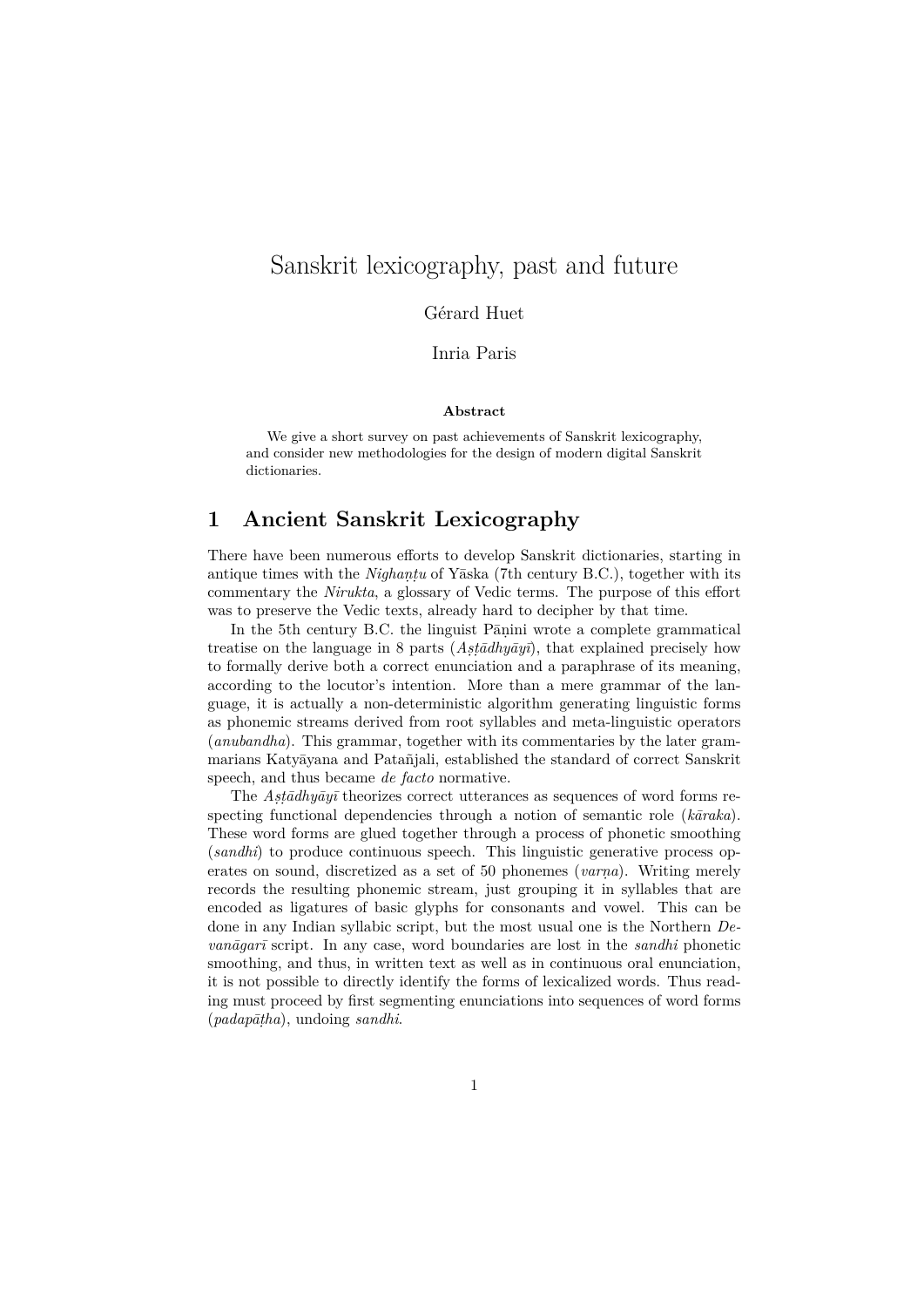Numerous auxiliary treatises are needed to use the *Aṣṭādhyāyī* grammar. First of all, *dhātupāṭhas* are databases of verbal roots, equipped with markers (*anubandhas*) in order to document the stem formation and other morphological parameters. Then a catalogue of families of nominal stems, sharing similar morphological characters, called the *gaṇapātha*. For instance, the list starting with *kiśara* (*kiśarādi*) gives all nominal stems admitting the secondary (*taddhita*) suffix *ṣṭhan* usable for constructing a masculine derivative in *-ika* (resp. feminine in  $-i\kappa \vec{v}$  denoting a merchant of such items, according to Panini's  $s\bar{u}tr\tilde{u}$  (IV, 4, 53), such as *kiśarika* (fem. *kiśarikī*) for a merchant of perfumes. Such open-ended lists were augmented now and then, in order to reflect linguistic usage not covered by the grammar. Another important such resource is the *uṇādisūtrakośa*, that gives supplementary rules (*sūtra*) listing primary nominal stems, not available in a direct way as derivatives of verbal roots. Other auxiliary treatises describe gender or accent prescriptions [4].

The grammatical tradition established by Pāṇini was finalized by Patañjali around 150 B.C. in his comprehensive commentary *Mahābhāṣya*. Pāṇini's system became the *de facto* standard of the language, classical Sanskrit, whose usage from thereon evolved only within the limits of the grammar. This makes Sanskrit unique as a human language. Contrary to the standard modern linguistic view, where a language is defined from its corpus of attested sentences, we may consider classical Sanskrit as actually *defined* by Pāṇini's grammar. Indeed, Sanskrit *usage* evolved, and it makes sense to date Sanskrit corpus according to its style, but it kept within the conceptual structure of the *Aṣṭādhyāyī*.

Sanskrit is contrasted with Prakrit, which literally means "natural". The various Prakrits were the vernacular languages of North India in ancient times. For instance, Magadhī was the administrative language of the Maurya Empire at the time of Alexander. This was the language spoken by Buddha Śakyamuni. Prakrits were local variations evolved from the languages spoken in Northern India in Vedic times. But Sanskrit was not the vernacular language of any place or time. It was actually never the maternal language of anyone. It was (and still is) a learned language. Brahmin families would send their sons to the *gurukula* boarding school, around age 8, to be drilled in Sanskrit by rote learning. Since the teaching was based on the grammar, with the teacher requesting Pāninian justification of students' wrong enunciations, the language did not evolve. But the poets took advantage of the recursive opportunities of the grammar to coin syntactic innovations, like arbitrarily long nominal compounds.

Thus Sanskrit is to a certain extent an artefact of linguists (Pāṇini and his predecessors and successors) who fixed a language regularizing high-register Prakrit usage, with a supplement to accommodate Vedic productions that had become archaic in usage. Since the grammar defined the sense as well as the phonetic form of meaningful enunciations (the rules indeed manipulate signs in the sense of de Saussure [13]), the language could actually be used as a knowledge-representation language. Sanskrit emerged as a formidable tool for intellectual debate, shaping sophisticated tools for dialectical argumentation, such as the *Navyanyāya* relational language.

This is the reason why Sanskrit acquired an enormous prestige for learned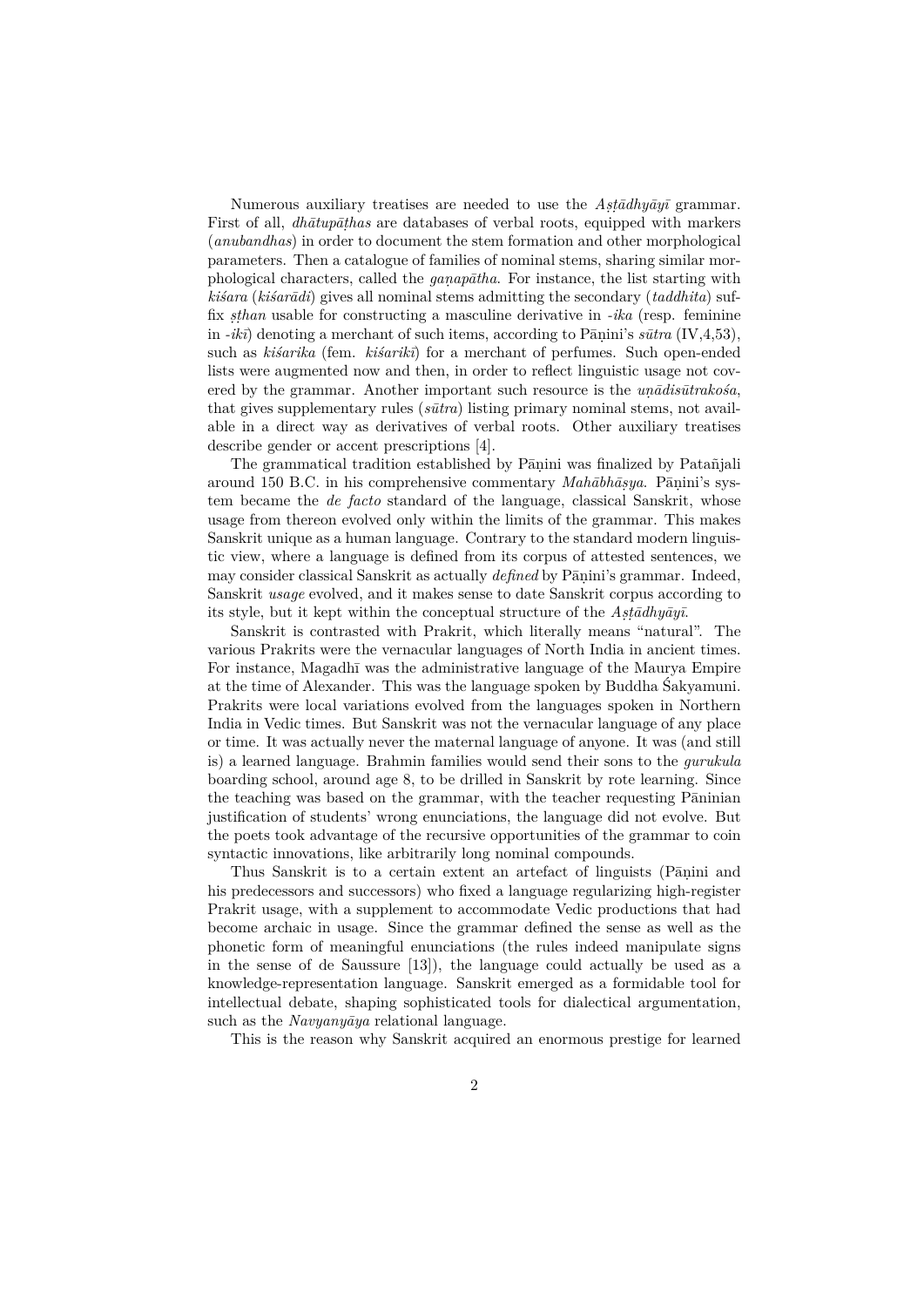debate, and even Buddhist scholars, who had initially chosen Pāli for recording their canonical texts because it was close to Magadhī, had switched to Sanskrit for their teachings by the time of Nāgārjuna (2nd century).

Thus Sanskrit was essentially fixed by Pāṇini, and further grammatical tradition was really deepening the understanding of the language but not deviating from its generative framework, like the work of Bhartṛhari (7th century), and the setting of the final complete commentary *Kāśikāvṛtti* [25] of the *Aṣṭādhyāyī*. Later grammars such as the *Siddhāntakaumudī* are merely simplified versions of the *Aṣṭādhyāyī* with a different grouping of rules to facilitate learning by beginners.

In this framework, the notion of dictionary must be revisited. After all, since Pāṇini gives structural rules for defining any nominal stem from a stock of verbal roots, it looks like a lexicon giving the meaning of verbal roots (of the order of 1000) would suffice. Actually, the tradition developed mostly specialized dictionaries, listing synonyms, homonyms, and specialized vocabularies. The main Sanskrit dictionary used in the tradition is the *Amarakoṣa* of Amarasiṃha, a Buddhist scholar at the court of king Vikramāditya (Candragupta II, 4th century). In 1000 stances, the dictionary defines 9000 word types, organized as a thesaurus expressing an ontological structure of notions. This dictionary, which gave rise to dozens of commentaries, is still in use by traditional scholars.

The rich lexicographic tradition of ancient India is detailed in [20, 15, 24].

## **2 Modern Sanskrit dictionaries**

In analysis from written corpus, the reader is faced with a phonemic enunciation where word boundaries are lost in *sandhi*, the final phonetic smoothing that is applied last in the grammar operations to obtain a continuous verbal enunciation. Even if this deciphering is effected (in the so-called *padapāṭha* word list form), both inflexion and structural morphology rules must also be undone, a highly non-deterministic task. Thus foreigners interested in Sanskrit, but who did not have the proper traditional teaching, had to compile dictionaries of nominal and verbal stems. This led in the 19th century to a flurry of Western Sanskrit dictionaries, together with grammars generally organized on the model of Latin grammars.

Horace Wilson, a British citizen working at the East India Company mint in Calcutta, compiled the first bilingual Sanskrit-English dictionary in 1819 from various Indian lexicons; it was extended into its second edition in 1832. This work was soon superseded by the colossal *Sanskritwörterbuch* of Otto von Böhtlingk and Rudolf Roth in seven volumes, published at St Petersburg between 1853 and 1876. Böhtlingk was the editor and translator of the *Aṣṭādhyāyī*. He also produced a modified version of the dictionary in 1879 to 1889. Carl Cappeler used this material to produce a one-volume Sanskrit-German dictionary in 1887, followed by its translation as a Sanskrit-English dictionary in 1891 [3].

Monier-Williams, who succeeded Wilson at the Boden Chair of Sanskrit at Oxford University in 1860, compiled from the St Petersburg dictionaries a one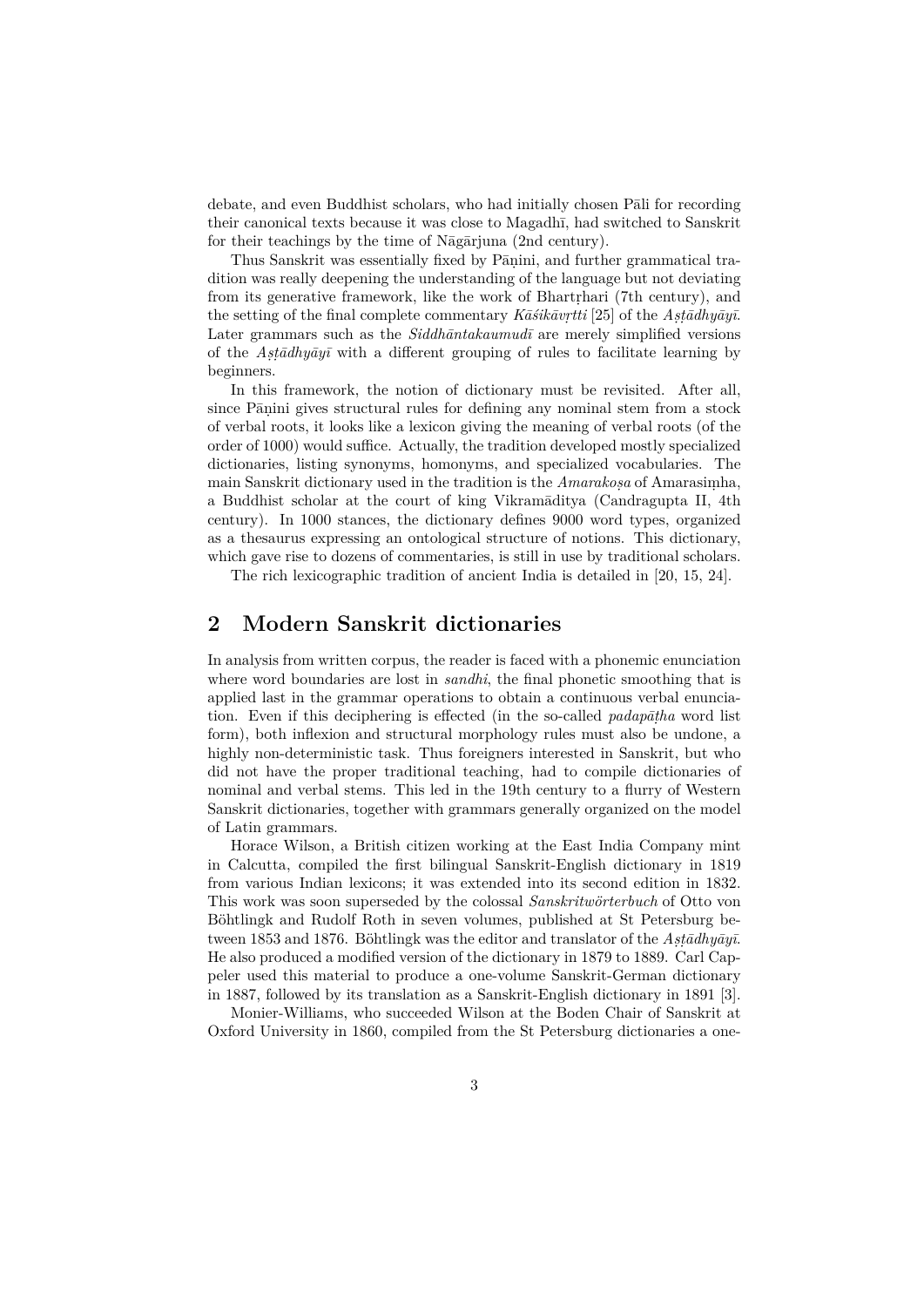volume Sanskrit-English dictionary, published in 1872. A later revised edition was published in 1899 with collaboration by Ernst Leumann and Carl Cappeller [18]. This 170,000 entries dictionary is to this date the main reference work on Sanskrit lexicography in the English language.

Vaman Shivram Apte published in English a number of Sanskrit dictionaries, and notably the Practical Sanskrit-English dictionary (1890, revised and enlarged in 1912), still printed today [1]. This is at this date the most popular Sanskrit-English dictionary in India. It is to a certain extent superior to Monier-Williams' in its documenting Pāninian etymologies, but it suffers from density imbalance: words staring with vowels (initial in the standard Sanskrit collation order) are denser than the ones starting with consonants.

We must add to this list a copious Sanskrit encyclopedia of Indian culture, the *Vācaspatya* by Tārānātha Tarkavācaspati, a Bengali erudite. This 5442 pages thesaurus in 6 volumes also suffers from imbalance, very complete until letter 'p', and more terse for the rest of the alphabet. Another encyclopedic work by a group of Bengali scholars headed by Raja Radha Kanta Deva is the *Śabdakalpadruma* in 5 volumes. Both works, first published at the end of the 19th century, are still reprinted.

Most of those 19th century works have been digitalized in photographic form. Many of them like Monier-Williams' are obtainable as searcheable XML databases at the Cologne University Web site<sup>1</sup>.

A number of smaller lexicons were given as appendices of methods for learning Sanskrit  $([2, 16])$  or as vocabularies of selections of texts for learners (such as Lanmann's reader [17], meant as a companion to Whitney's grammar [26]). Whitney, who held the Yale Chair in Sanskrit, produced in 1885 a catalogue of roots and primary nominal forms [26] that is an indispensable tool to Western Sanskritists.

In contrast, the 20th century saw a lot less lexicographic activity around Sanskrit. In 1932, N. Stchoupak, L. Nitti and L. Renou published a *Dictionnaire Sanskrit-Français* of about 50,000 entries in 3 volumes, reprinted in 1987 as one volume of 900 pages [23]. F. Edgerton published a Buddhist Hybrid Sanskrit Grammar and Dictionary in 1953. More recently, Klaus Mylius published a 905 pages Sanskrit-German and German-Sanskrit dictionary in 2005 [19]. Oscar Pujol published in 2006 an encyclopedic Sanskrit-Catalan dictionary of 60,000 entries in 1328 pages [21].

In East Asia, Sanskrit studies were mostly motivated by the transmission of Buddhist works. But the diffusion of Sanskrit was impedimented by the lack of a phonetic system of writing. Thus Sanskrit and Pāli studies in China and Japan were contingent upon the learning of the *Siddham* system, starting with education in the syllabic writing system *Siddhamātṛkā*, evolved from the older *Brahmī* script. This writing system, at the origin of the Tibetan, Bengali and Burmese scripts, was the initial medium to transmit Sanskrit and Pāli in writing in China. In 1928 the Japanese Buddhist scholar Ogiwara Un'rai exposed a plan for a Japanese Sanskrit dictionary that was completed after his death. The full

<sup>1</sup>http://www.sanskrit-lexicon.uni-koeln.de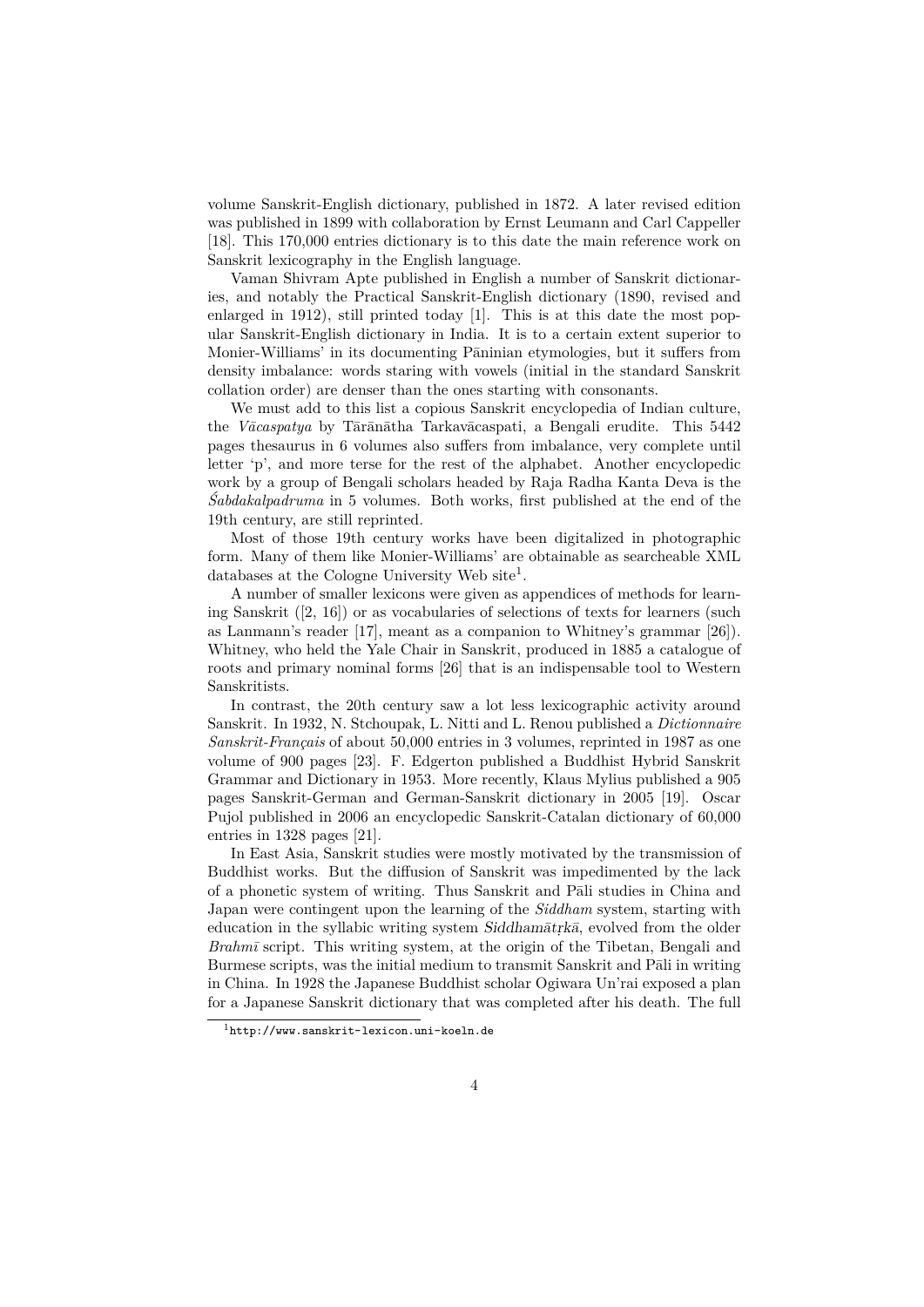16 volumes work was released in 1974 as a 106,000 entries dictionary [22].

In India, a titanic lexicographic effort was undertook under the direction of S. M. Katre in 1948 at the Deccan College in Pune. About 1500 Sanskrit works were used to build a scriptorium of more than 10 million slips, recording citations for about 2 million entries. The resulting Encyclopaedic Dictionary of Sanskrit on Historical Principles had its Volume one (719 pages in Royal inquatro) printed in 1978, under the general editorship of A. M. Ghatage. After publication of Volume 9 in 2011, it was decided to reorganize the production of smaller volumes, starting at Volume 28 (each previous volume being counted as 3 tomes). The last issued volume at the time of writing is Volume 30, published in 2014. It ends at page 5408 with entry *apramātvānadhikaraṇatva* (the state of being what is not the locus of the invalidity or the falsity of knowledge). Thus only about 6% of the vocabulary has been released over 70 years, casting doubts on its eventual completion under paper form.

Finally, let us mention that numerous more specialized lexicons - covering tantric material, architecture, *nyāya*, *āyurveda*, etc. have been produced both in India and abroad.

Around 2000, several international efforts were started in Sanskrit Computational Linguistics. This induced the design of Sanskrit lexicography databases linked with grammatical tools. The next section describes in detail one of these efforts.

In 2010 a Sanskrit Wordnet was designed at Indian Institute of Technology Bombay under the direction of Pr Malhar Kulkarni. It linked to a previous Hindi Wordnet implemented under the direction of Pr Pushpak Battacharyya, following the concepts of the English Wordnet of Princeton University. A Wordnet database is not directly a human-readable lexicon, though, but a computational tool allowing the navigation in a network of lexical items linked by relations of synonymy, antinomy, hypernomy, etc.

Several websites on the Internet propose Sanskrit digital dictionaries obtained by crowd sourcing, and thus suffering from inconsistencies and mistakes.

### **3 The Sanskrit Heritage digital dictionary**

The author started working on a Sanskrit-French lexicon as a personal project in 1994. Initially, it was meant as a mere directory of the main notions of Ancient Indian Civilisation, as articulated in the classical Sanskrit language. But soon the complex morphological constructs of Sanskrit induced a study of the grammar of the language, and specially of its morphology. The original lexicon was written in LaTeX, with careful use of macros aligned with the internal structure of lexeme entries. By 2000 the dictionary had acquired 10,000 entries, and its PDF reached 250 pages. Its development was becoming awkward and hard to maintain, with mixture of Sanskrit, French and structure markers.

It was then decided to reverse-engineer the TeX text into a formally structured document, that could be compiled both in PDF book form, and as a hypertext HTML document. This incurred the specification of an *abstract syn-*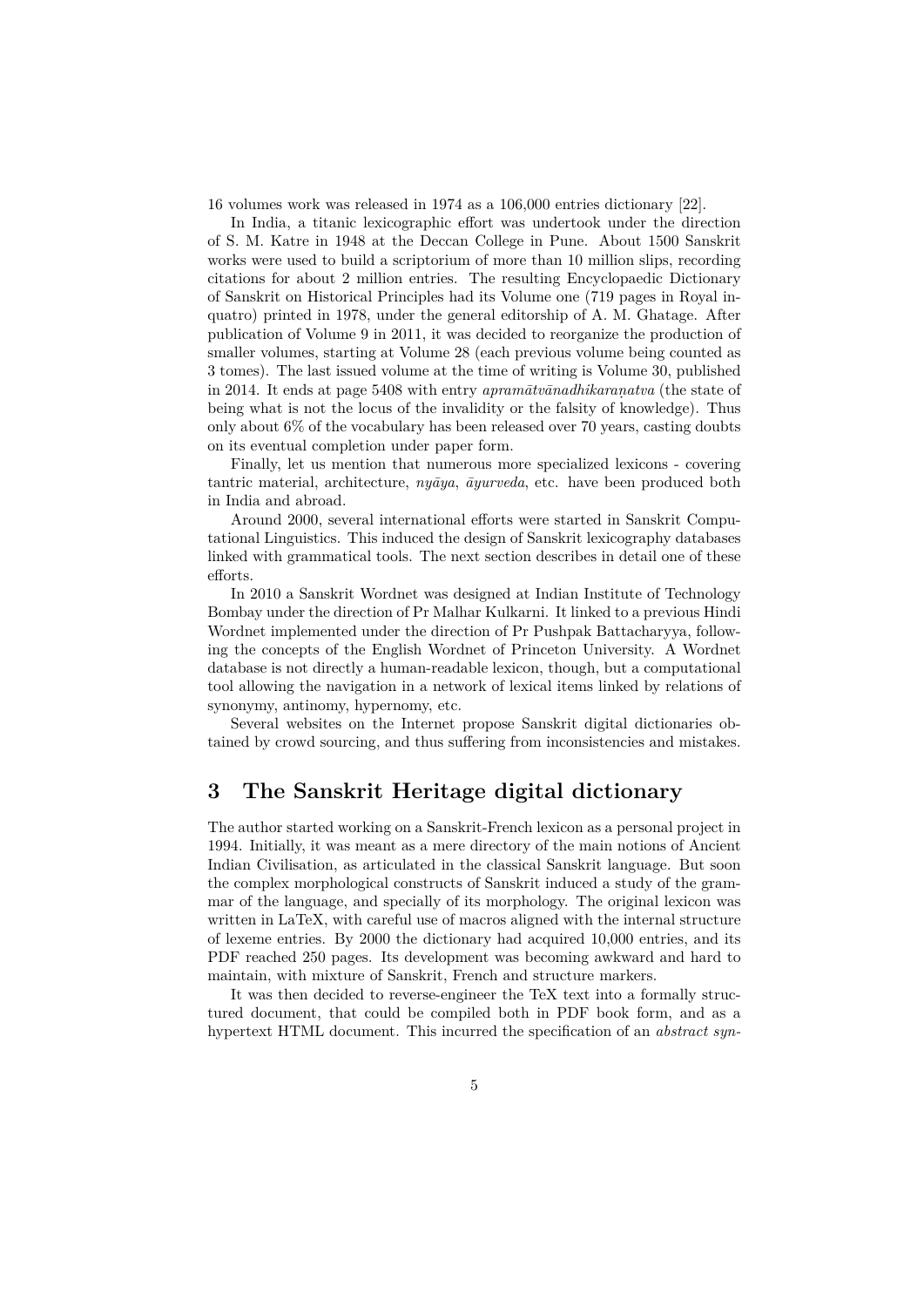*tax* of the dictionary as a sorted algebraic structure decorated with hyperlinks. This structure proved to be robust enough in the ensueing continuous accretion. The elaboration of this structured lexicon is documented in [8, 9, 10]. In November 2003 the Sanskrit Heritage dictionary was released on Internet as the first hypertext Sanskrit dictionary<sup>2</sup>.

At this point the project arose of using this dictionary as a generative lexicon for a computational linguistics platform. To this end, a software library 'Zen' was designed for general manipulation of lexicons, automata and finite-state transducers in the functional programming language Ocam<sup>13</sup>, well suited for algebraic computations in a strictly typed setting. The Heritage dictionary structure was then used as a generative device, producing a lexicon of nominal stems and verbal roots, informed with their morphological parameters. General inflexion and conjugation paradigms (*vibhakti*) were then implemented, and thus the stem tables could be compiled into databases of inflected forms, available for stemming purposes. The basic paradigms of classical Sanskrit grammar were achieved by 2003, and the inflected forms databases were then released as free linguistic data in XML form. These databanks have been used worldwide by various groups as a starting point for various computational tools for Sanskrit.

In parallel, the problem of lexical analysis of continuous Sanskrit text was attacked, in view of segmenting phonemic streams into their word components. This involves the inversion of the sandhi phonetic smoothing operation used to transcribe continuous utterances in written notation. This complex problem was modeled as finite-state relational programming. This formalism proved to be successful, and a provably correct segmentation algorithm was implemented and published in 2005 [11, 12]. This relational programming methodology was further extended by Benoît Razet's PhD research in the setting of effective Eilenberg machines, an elegant algebraic formalism generalizing the finite state machines used in the theory of formal languages.

All these ingredients were linked together in the Sanskrit Engine software, released on Internet as a set of Web services interconnecting the hypertext dictionary with the grammatical tools. A Reader assistant allowed the user to display the various segmentations of a given sentence, together with their morphological taggings. A parser was designed to trim the possibly enormous set of solutions to a smaller number of solutions respecting semantical dependencies.

A collaborative effort was then started with the Sanskrit Studies Department at the University of Hyderabad and the Sanskrit Library association, leading to the conference series ISSCL (International Symposium on Sanskrit Computational Linguistics) which became the meeting place for researchers interested in this emerging new technological field. Interoperability of various tools was demonstrated, such as the use of the Heritage Engine segmenter as the lexical component of Amba Kulkarni's dependency parser, or the invocation of the Heritage Reader from the Sanskrit Library digitalised corpus, decorated with proper invocating links. This collaborative effort was presented at COLING

<sup>2</sup>http://sanskrit.inria.fr

<sup>3</sup>http://ocaml.org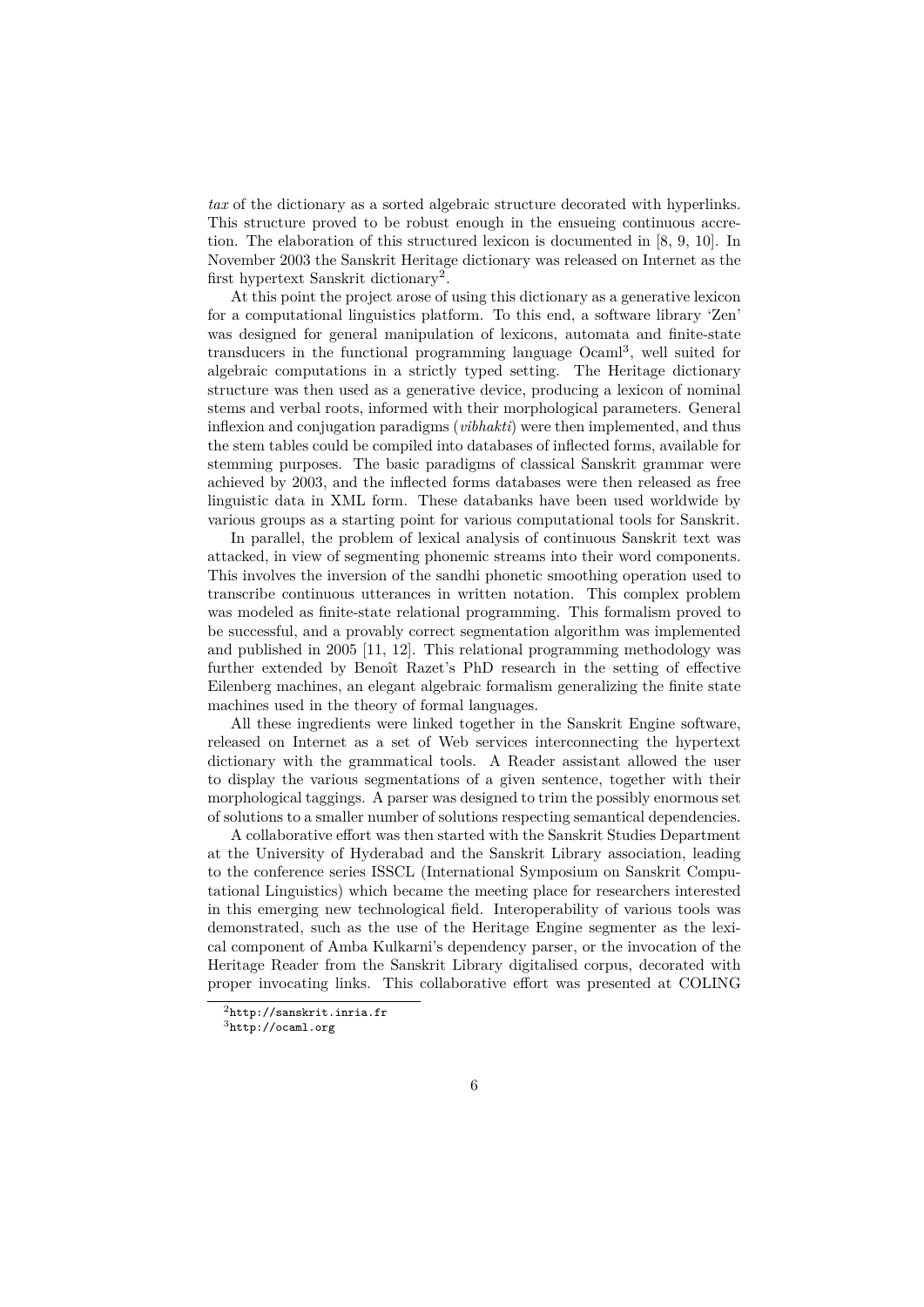2012 as a collective distributed platform for Sanskrit processing [7].

In 2011 Pawan Goyal spent a postdoctoral year in the Rocquencourt Inria lab to work on the Sanskrit project. This collaboration led to the design and implementation of a graphical interface with proper sharing of the segmentation solutions, a much needed improvement to the Reader. This interactive interface was published in 2016 [6].

In summer 2017 Idir Lankri, a Master student, realised a prototype corpus manager, allowing the development of tagged corpus grammatically informed by annotators using the Heritage Reader as a tagging tool. This work was presented at the World Sanskrit Conference in July 2018 [14]. A first use of the corpus manager is under way, marking all the citations from the Sanskrit Heritage dictionary as analysed corpus reference through hyperlinks.

At the time of writing (December 2018), the dictionary has 32,500 entries. Its PDF book form reaches 950 pages. The Sanskrit Heritage Platform, as well as its data companion the Sanskrit Heritage Resources and its library the Zen toolkit, are developed and distributed as open-source Git repositories available at the Inria Gitlab hub https://gitlab.inria.fr/.

## **4 Design principles of a modern dictionary**

Sanskrit dictionaries printed as books are historical artefacts, and future dictionaries will be sophisticated hypertext databases linked to grammatical tools. Human readable dictionaries will merely be renderings of particular views of the lexical databases. Sanskrit corpus will progressively shift from mere text files (possibly XML banks consistent with TEI guidelines) into structured text representing its analysis at various levels (*padapāṭha* segmented form, morphologically tagged text, possibly semantically tagged dependency structures, etc.) Such representations will be linked to corresponding entries in the dictionary. Thus dictionary lookup will be alleviated for readers using those tools to understand the corpus, with the lexicon just one click away. Conversely, citations illustrating usage of dictionary entries will be themselves represented in this structured fashion. All these functionalities are already implemented in the Sanskrit Heritage dictionary, with its Reader graphic interface and its Corpus tagging mode.

Computer technology may also be put to use for lexicon acquisition. The traditional workflow of a lexicographer is to collect vocabulary from a reference set of texts, together with samples of their usage in the form of idiomatic expressions, colloquial use, collocations, citations, etc. When this collecting phase is over (it took 25 years to the editors of the Pune dictionary to record the more than 10 million slips of their paper scriptorium), the dictionary editing proper iterates the typesetting of these records in a long alphabetically ordered sequence (in the case of the Pune dictionary, it took 40 years to edit 6% of the material). At the end of the whole process, additions and corrections will appear in the form of errata sections hard to consult. Modern electronic editing tools have rendered obsolete this traditional workflow. Digital texts are dynamic entities,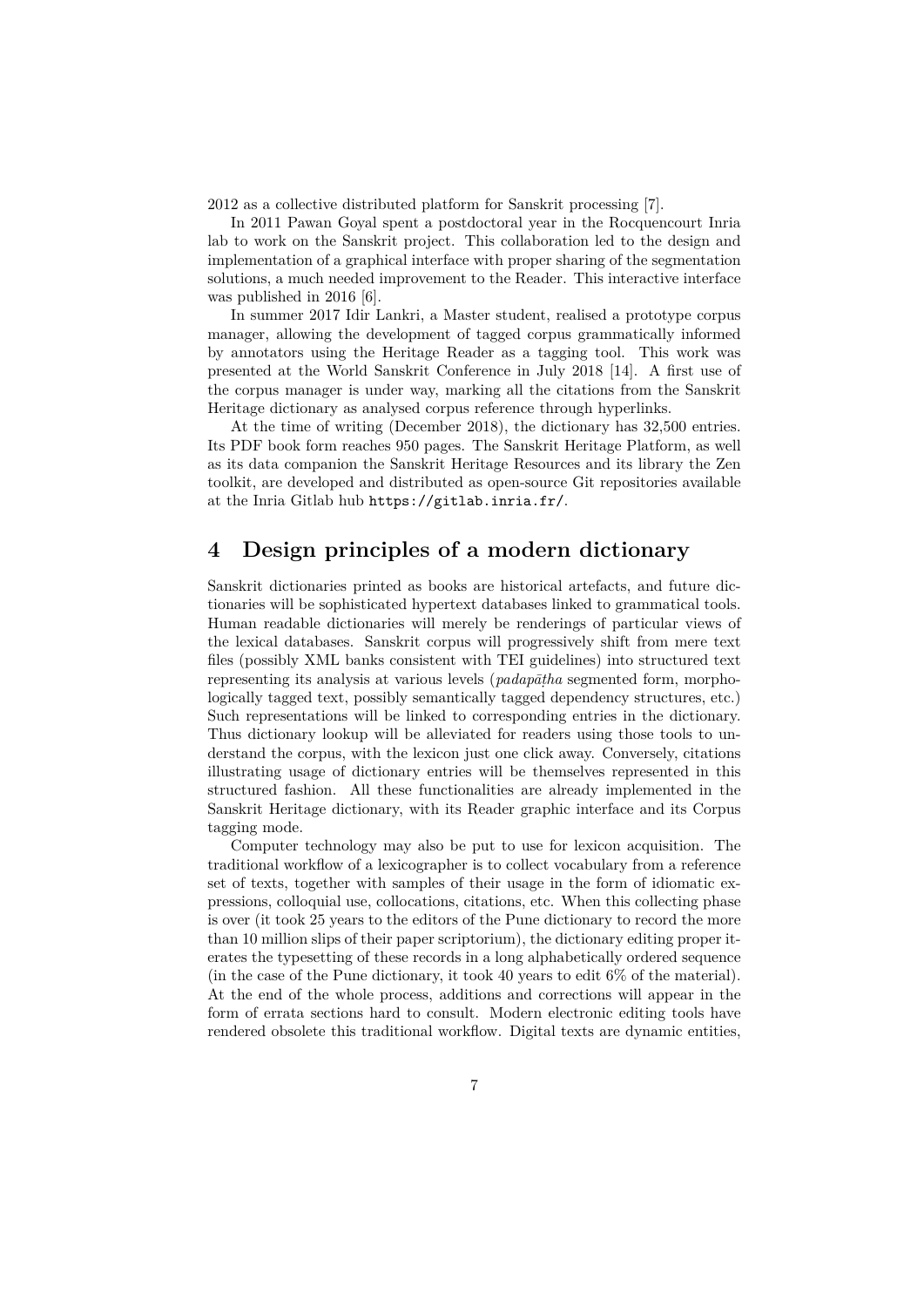which may be acquired and corrected asynchronously. The whole 2-step process is useless when text analysis tools exist: missing entries will be reported by the electronic readers, leading to either further lexicon acquisition or corrupted text amendment. Thus a virtuous circle is established, where both the lexicon and the corpus are mutually supporting and cross-checking each other.

In our approach, we followed a spiral development, starting from a small lexicon with plain translations of common vocabulary, easily obtained from primers. This electronic document, properly structured, was then progressively improved by additions and corrections, when corpus examination revealed incompletenesses. Since the dictionary is the generating data for our electronic reader tool, such incomplenesses could be revealed mechanically, by parsing digitalized corpus with our lexicon-driven segmenter. Thus the dictionary data and the reader assistant software help improve each other. This shows the importance of using integrated computational linguistic tools for the bootstrap of a dictionary, and its continued acquisition. Furthermore, modern versioning tools such as Git [5] allow the smooth development of both the linguistic data and its associated software within a well-controlled cooperative effort between scholars.

This said, there are still many ways to structure dictionary entries, and the historical Sanskrit dictionaries diverge widely on this respect. For instance, it seems natural to have some hierarchy of entries. A compound such as *dharmakīrti* could appear as a sub-entry of entry *dharma*, recording its compounding with stem *kīrti*. In this spirit, Monier-Williams' dictionary is structured with 4 levels of hierarchy. The Heritage dictionary allows an arbitrary depth of compounding/suffixing. In contrast, the Pune dictionary is totally flat, every nominal stem is listed independently, even when it is a multi-component compound. At the other extreme, some lexicons, such as Bergaigne's, enter all verbs and primary derivatives derived from a root by listing preverbs into the root entry. This makes it a difficulty for beginners, who must learn how to recognize preverbs, and undo the sandhi to get to the root entry. Thus for participle form *praṇītam* one must guess that *pra* is a preverb, and that the root is actually *nī*, since the retroflex *ṇ* is just a consequence of (internal) sandhi. Then one may consult the root entry *nī* under its sub-entry for preverb *pra* to finally find the participial stem *praṇīta* whose accusative form is *praṇītam*. Note that all these difficulties vanish when an analysis tool such as the Heritage Reader is presented with form *praṇītam*, and immediately returns its morphological tag as

#### {acc. sg. n. *|* nom. sg. n. *|* acc. sg. m.}[pra-nīta {pp.}[pra-nī]]

with direct access to root  $n\bar{i}$  in the lexicon, where *pra* is listed as a legitimate preverb for that root, presented as a direct link to verbal entry *praṇī*.

Many subtle choices may be made concerning the granularity of entries. For instance, homonyms ought to be distinguished when they are produced from distinct roots. But a nominal stem (*prātipādika*) such as *prabodhana* ought to cover both its agentive meaning (as an adjective in all genders "who wakes up") and its action meaning (as a substantive in neuter gender "awakening") in two different sections. In other words, we consider the two constructions as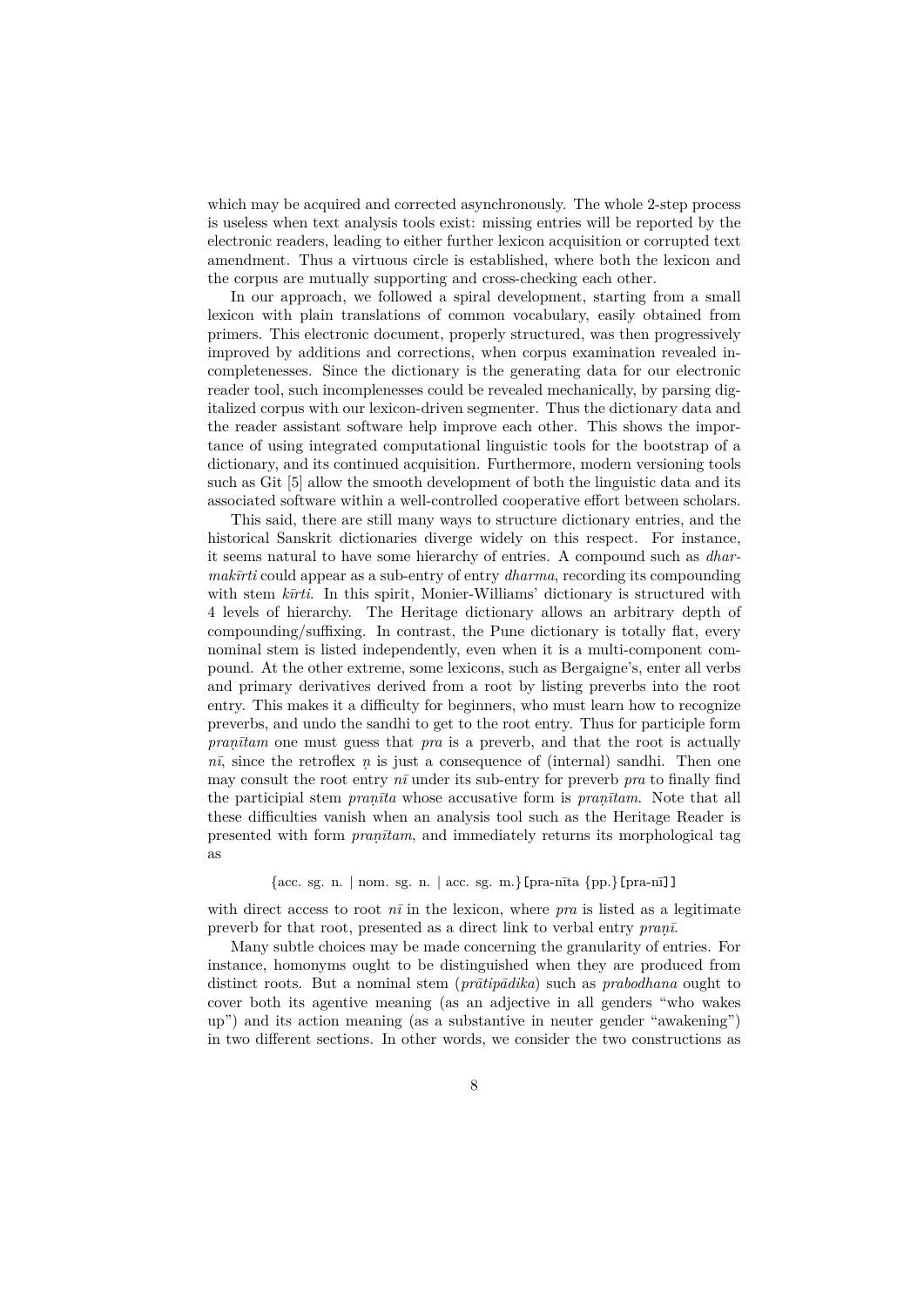polysemic variants. Similarly, a compound such as *pītāmbara* would have two sections, one for its determinative usage (*tatpuruṣa*: yellow garment, a neuter substantive) and one for its possessive exocentric usage (*bahuvrīhi*: who has a yellow garment, adjective in all genders, reifiable as a masculine substantive to designate Viṣṇu). However, a stem such as *nirvācya* ought to be recorded as two distinct entries, one analysed as the non-compositional *prādi* compound *nir-vācya* (what should not be discussed), another one as the (compositional) future passive participle of the causative conjugation of verb *nirvac* (what ought to be explained), even though they both derive from root *vac*. Monier-Williams similarly distinguishes the two formations, but the two entries wind up in distant places of the dictionary, making it hard to choose between them.

In any case, the granularity ought to be correlated to the Pāninian theory. Formations are determined by suffixes which determine not only the signifier (the phonemic string) but also the signified (its meaning, such as agent of its etymological root). Subtle semantic distinctions in the grammar (like whether the agent is occasional or habitual/professional), will help in organizing the polysemic structure, but should not give rise to separate morphological sections. The Heritage dictionary is getting progressiveley aligned with a Pāninian-consistent account of morphology. This requires a finer abstract structure of lexical entries. This also induces extra work in the morphological justifications - every nominal stem must be justified either by the sequence of Pāninian *sūtra*s necessary for its production (*prakriyā*), or by an entry in the *uṇādisūtrakośa*.

One important consideration is whether one intends to use the lexicon as a mere dictionary of common words, giving definitions by proper paraphrases in the target language, meant as a tool for learners of Sanskrit interested in the language structure but not in its cultural context, or whether on the contrary one wants to express the usage of words in the Sanskrit Indian culture, with all their metaphoric and semiotic richness evoked in literature. Simple dictionaries for beginners are often of the first kind. For instance, Bergaigne does not list *śiva* in his lexicon "in order not to burden the student with Indian matters". Whereas experts doing philological work will need to have detailed explanations of technical usage in the various traditions, and for instance distinguish technical definitions of words like *dharma* according to the various philosophical schools. In that case the dictionary will be more like an encyclopedia of Indian culture.

One point in case is proper names. Sanskrit proper names are in general derivable as common nouns. The written language, whether in the traditional *devanāgarī* or in other Indian scripts, does not indicate proper names by typography, like the capitals of Roman scripts. Thus it us unavoidable to mix proper names information with their Sanskrit literal originals. Thus information about *Śiva* will be found as an encyclopedic subentry of the common adjective *śiva* "favorable". How much of such information should be provided is a hard question. For instance, Monier-Williams lists thousands of titles of literary works as entries bearing the bare indication "N. of wk." without mention of author, origin or datation, which is rather frustrating. In contrast, the Heritage Dictionary lists only works given with their authors and dates, in as much as this data is available as consensual opinion of competent scholars. The hypertext structure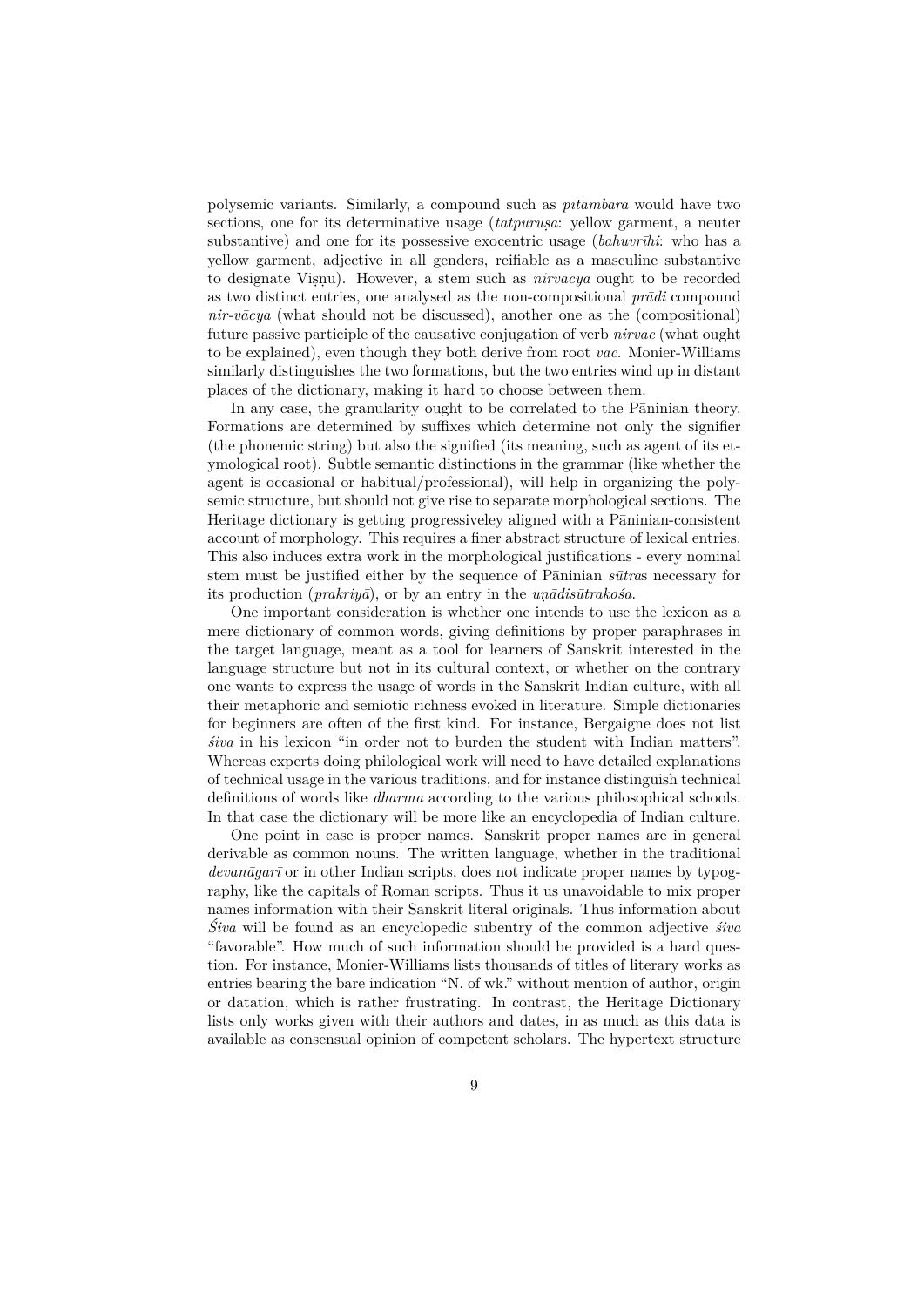then helps in navigating through the proper information.

This explains the large size of the Sanskrit Heritage database, compared to its rather modest number of entries. It is really a small encyclopedia on ancient Indian culture through the mediation of Sanskrit. Organisation of this material is much more subjective than the literal meaning of common words. Consequently, crowd sourcing of such information is ill-advised, since uniformity and consistency are of paramount importance in these matters. Better have a biased view of the concepts than an inconsistent one.

Encyclopedic entries raise many issues about classification (should it correspond to the concepts of the target language ontology, or rather to the ones of the Indian tradition?), location and datation, authenticity of source information, etc. Natural sciences concepts, such as plants and animals names, should both relate to modern standards of biological nomenclature, and at the same time inform about relevant semiotics in poetry, as well as traditional usage in pharmacopeia. We shall not discuss further these side-issues.

Many more issues arise in the making of a lexicographic database, such as the structure of meanings, their ordering (by frequency, by etymologic/metaphoric shifting, by diachonic development, by technical distinction according to philosophical schools), etc. Indications of usage, from idiomatic expressions to citations of full sentences, are also a matter of design. In the Heritage dictionary, such usage indications are appendices to a stem entry, in several flavors (idiomatic uses of forms of the entry, phrases documenting frequent collocations, finally corpus citations). In more complete dictionaries such as Apte's, such usage indications are listed along the individual senses, as is more appropriate. In digital dictionaries, information may be structured in more sophisticated ways than paper dictionaries. Most of the information may be hidden, and available by progressive clicking, thus not cluttering the contextual information display if the user does not need it. Thus learner modes could allow short display of the most frequent senses, uncluttered by encyclopedic information.

### **Conclusion**

We discussed a number of issues relevant to the design of a Sanskrit dictionary. There is an important tradition of Sanskrit lexicography, first by the ancient Sanskrit grammarians, and in the last two centuries as outcome of Western indological research. Future Sanskrit lexical databases will profit of this heritage, but should provide more sophisticated usage for their users through digital technologies.

### **References**

[1] V. S. Apte. *The Practical Sanskrit-English Dictionary: Containing Appendices on Sanskrit Prosody and Important Literary and Geographical Names*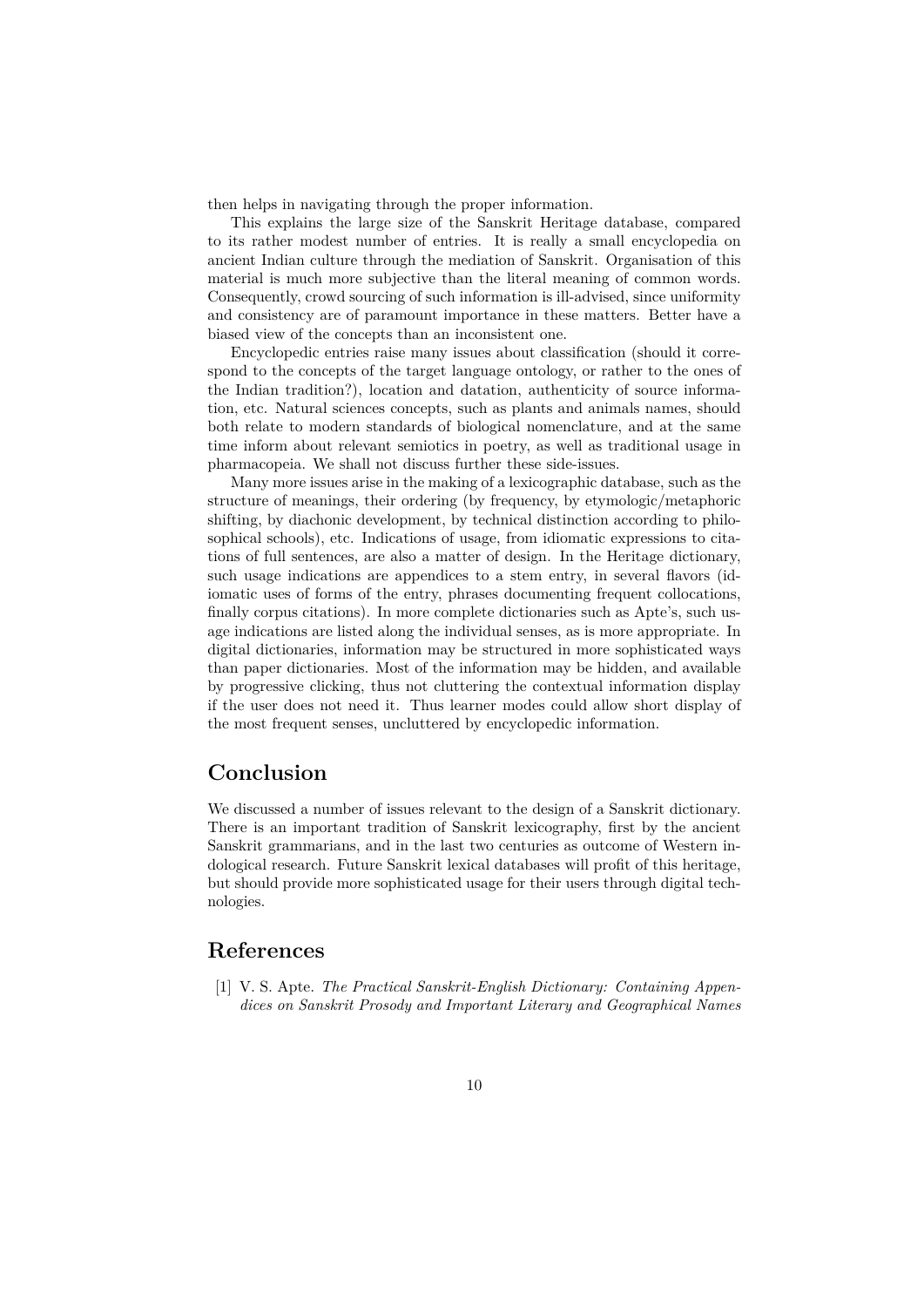*of Ancient India*. 3rd edition, 1965, Motilal Banarsidass, Delhi, 1890, revised and enlarged 1912.

- [2] A. Bergaigne. *Manuel pour étudier la langue sanscrite*. F. Vieweg, Paris, 1884.
- [3] C. Cappeller. *A Sanskrit-English Dictionary, based upon the St. Petersburg lexicons*. Trübner, Strassburg, 1891.
- [4] G. Cardona. *Pāṇini, A Survey of Research*. Mouton, The Hague, 1976.
- [5] S. Chacon and B. Straub. *Pro Git*. Apress (available as https://git-scm. com/book/en/v2), 2014.
- [6] P. Goyal and G. Huet. Design and analysis of a lean interface for Sanskrit corpus annotation. *Journal of Linguistic Modeling*, 4(2):117–126, 2016.
- [7] P. Goyal, G. Huet, A. Kulkarni, P. Scharf, and R. Bunker. A distributed platform for Sanskrit processing. In *COLING*, pages 1011–1028, 2012.
- [8] G. Huet. Structure of a Sanskrit dictionary. Available as pauillac.inria. fr/~huet/PUBLIC/Dicostruct.ps, 2000.
- [9] G. Huet. From an informal textual lexicon to a well-structured lexical database: An experiment in data reverse engineering. In *Working Conference on Reverse Engineering (WCRE'2001)*, pages 127–135. IEEE, 2001.
- [10] G. Huet. Design of a lexical database for Sanskrit. In *Workshop on Enhancing and Using Electronic Dictionaries, COLING 2004*. International Conference on Computational Linguistics, 2004.
- [11] G. Huet. A functional toolkit for morphological and phonological processing, application to a Sanskrit tagger. *J. Functional Programming*, 15,4:573– 614, 2005.
- [12] G. Huet. *Themes and Tasks in Old and Middle Indo-Aryan Linguistics, Eds. Bertil Tikkanen and Heinrich Hettrich*, chapter Lexicon-directed Segmentation and Tagging of Sanskrit, pages 307–325. Motilal Banarsidass, Delhi, 2006.
- [13] G. Huet. Sanskrit signs and Pāṇinian scripts. In A. Kulkarni, editor, *Sanskrit and Computational Linguistics*. D.K. Printworld, New Delhi, 2016.
- [14] G. Huet and I. Lankri. Preliminary design of a Sanskrit corpus manager. In G. Huet and A. Kulkarni, editors, *Computational Sanskrit & the Digital Humanities*. D.K. Printworld, New Delhi, 2018.
- [15] V. N. Jha, editor. *Proceedings of the National Seminar on the Art of Dictionary Making in Ancient India*. Center of Advanced Study in Sanskrit, University of Pune, 1997.